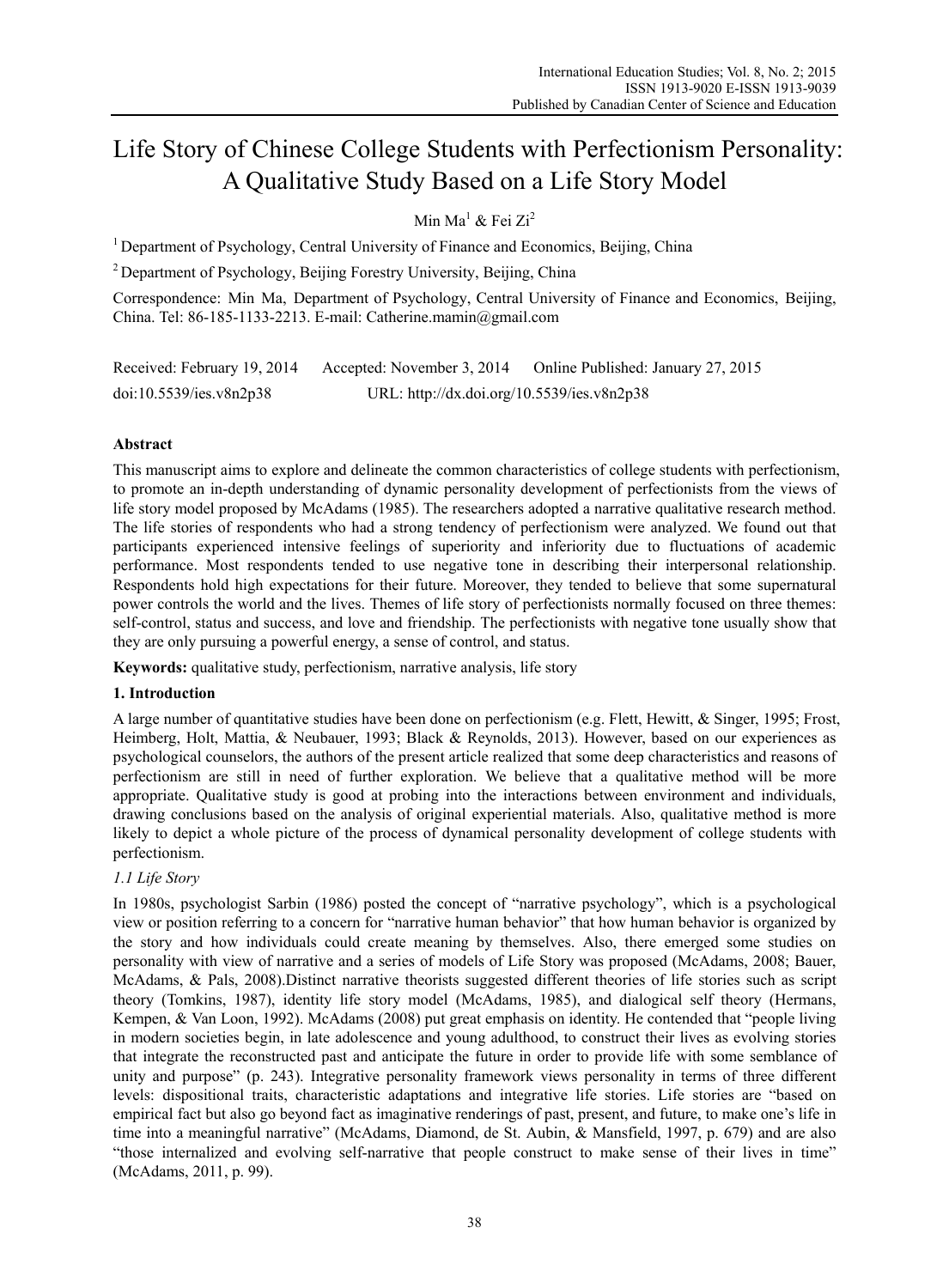McAdams (1996) pointed out that life story should be analyzed in terms of seven features: narrative tone, imagery, theme, ideological setting, nuclear episode, imagoes and the endings. The present study is based on the McAdams' life story model of identity (McAdams, 1993, 1996). (a) Narrative tone is the emotional tone or attitude revealed in the story. (b) Imagery makes the narrative idiosyncratic by the sound, the smells and the tastes, the metaphors, and similes the author creates.(c) The themes manifest the goal the characters pursue in narrative and these goals unfold the characters' motivation. McAdams (1985) suggested that communion and agency (Note 1) are the two central super ordinate thematic clusters in the life narratives. The four agency themes are: (1) self-mastery, (2) status/victory, (3) achievement/responsibility, and (4) empowerment. The four communion themes are: love/friendship, (6) dialogue, (7) caring/help, and (8) unity/togetherness (McAdams, 2001). According to this, we can analyze which themes are shown in each episode of a life story. (d) Ideological settings convey the characters' religious, ethical, and political beliefs and values. (e) Nuclear episodes pertain to the crucial scenes or important point of the narrative (e.g., high points, low points, beginning points, ending points, and turning points). "These reconstructed scenes typically affirm self-perceived continuity or change in the Me over time" (p. 309).Also, according to these scenes we could analyze the needs. Maslow (1943) pointed out that the most fundamental and four basic layers of the pyramid contain what he called "deficiency needs": esteem, friendship and love, security, and physical needs. The higher level need is self-actualization. Maslow (1970) described self-actualization as the "full use and exploitation of talents, capabilities, potential, etc." (p. 150). The self-actualization is on the top layer of the pyramid. If we understand perfectionism as holding a high standard and pursuing/striving for the fulfillment of the self-expectation, it seems that self-actualization is a positive approach to be a perfectionist. (f) Imagoes are idealized personifications that represent the main character of the narrative. If we understand imagoes from the perspective of the self psychology (Kohut & Wolf, 1978; Kohut, 1984), these imagoes could be self objects of a certain person. Self objects are objects that we view or experience as part of ourselves. Thus, imagoes could be important objects in one's life story. According to Kohut and Wolf (1978), there are two kinds of self objects: the mirroring self ojbect and the idealized parent imago. The first type refers to "those who respond to and confirm the child's innate sense of vigour, greatness and perfection"; and the second type describes "those to whom the child can look up and with whom he can merge as an image of calmness, infallibility and omnipotence" (p. 414). Based on the quality of the interactions between the self and its self objects in childhood, the self "will emerge either as a firm and healthy structure or as a more or less seriously damaged one"(p. 414). (g) Endings: the generativity script. Ending means a new beginning. "The generativity script is that part of the life story that concerns how the adult generates, creates, nurtures, or develops a positive legacy of the self, to be offered to subsequent generation" (p. 309). Therefore, "Me" is existed beyond the spatial limitation of the life.

#### *1.2 Perfectionism*

The research of perfectionism can be traced back to Adler (1956) who is the founder of individual psychology. Among human motivations, Adler believed that pursuing perfection is the purest and the most essential one. However, according to literatures on perfectionism, the following two points of view are commonly seen in the study: perfectionism is explained by negative characteristics; or perfectionism is both negative and positive based on the perspective of dichotomy (Frost et al., 1993). The positive elements of perfectionism include holding standards and being orderly and low-inferiority (Johnson & Slaney, 1996). The negative elements of perfectionism are generally seen as follows: stubbornly insisting on the belief that negative events will repeatedly happen; suffering from "should" principle (Burns, 1980); constantly setting high objectives and accordingly suffering from frustration (Pacht, 1984); never obtaining enough sense of achievements despite success (Weisinger & Lobsenz, 1981); and strong sense of inferiority (Ashby, 1996). In terms of the orientation and the contexts, perfectionism can be divided into three dimensions: self-oriented perfectionism, other-oriented perfectionism, and social prescribed perfectionism (Hewitt & Flett, 1991b). The scales and the questionnaires measuring perfectionism can be divided into two types: the one-dimensional and the multi-dimensional (Frost, Marten, Lahart, & Rosenblate, 1990). Corresponding to the positive elements and the negative elements of perfectionism, Zi (2007, 2009) developed two scales of perfectionism questionnaires. Thus, we can clearly recognize the subtypes (positive and negative) of perfectionism.

As stated above, the term perfectionism has been defined in various contexts/dimensions. Recently, the construct of perfectionism is further explored and studied. A through study (Stairs, Smith, Zapolski, Combs, & Settles, 2012) clarifies the specific unidimensional personality constructs that contribute to perfectionistic behavior based on 15 existing measures of perfectionism. They collected and sorted 15 scales, and then developed a new scale called "the measure of constructs underlying perfectionism" including 9 dimensions of personality traits relevant to perfectionism. These dimensions are as follows: high standard, order, details and checking,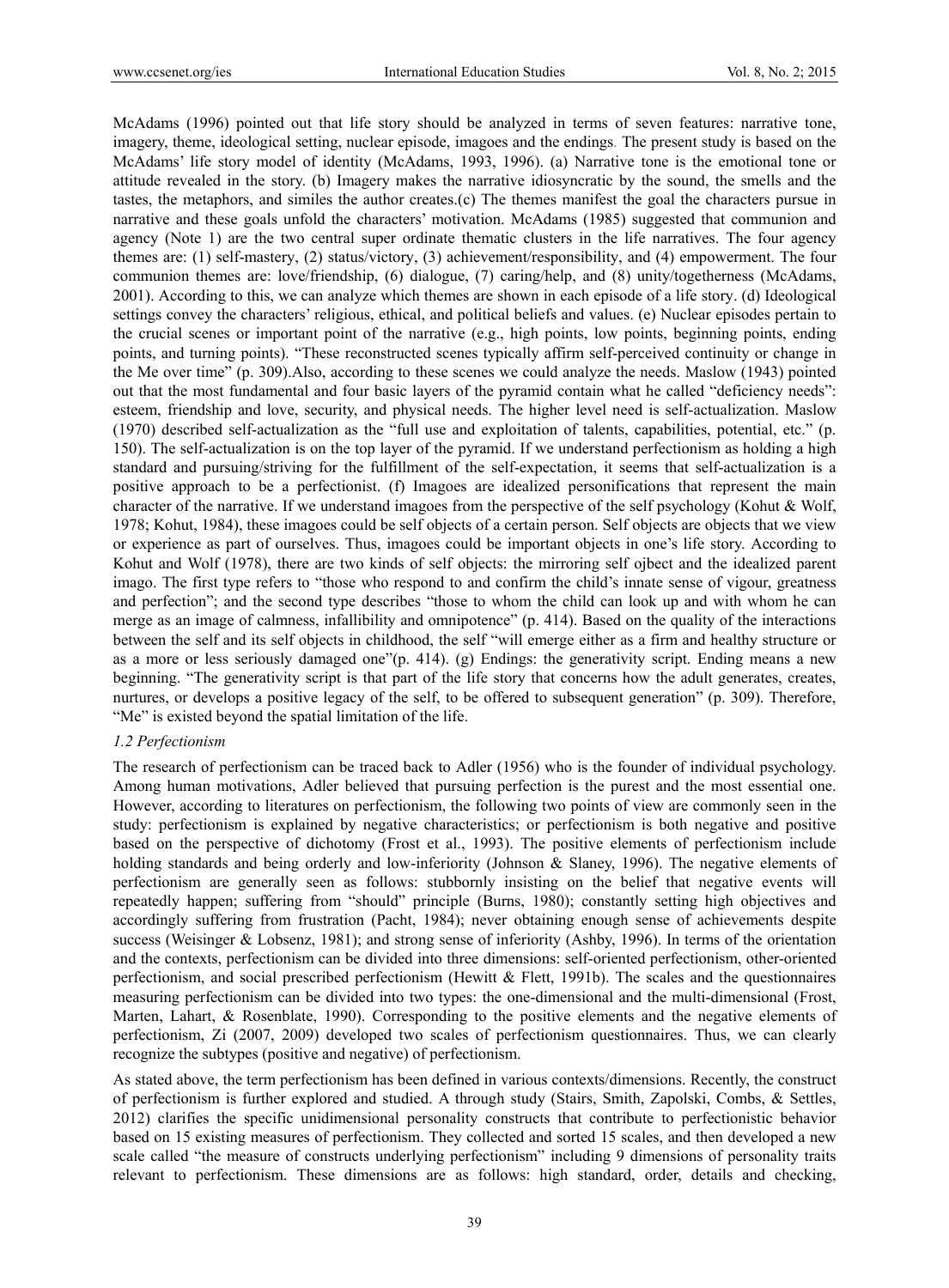dissatisfaction, perceived pressure from others, perfectionism towards others, reactivity to mistakes, satisfaction, and black and white thinking.

The experience of childhood and parent-children interaction plays a key role in the formation of the perfectionistic personality. Based on the two dimensions of warmth and demandingness, Baumrind (1989) proposed four parenting styles: authoritative, authoritarian, permissive, and indifferent. Authoritative parenting, characterized by a child-centered approach, is a balanced style. They take care of children's feeling and communicate with them. Authoritarian parenting, featured by the compliance to parents' rules, regulations, and expectations, allows little democratic dialogue between parent and child. Improper parenting styles are partly attributed to the development of perfectionism (Flett et al., 1995). Furthermore, parental perfectionistic characteristics would have an impact on the development of perfectionistic characteristics in children(Azizi  $\&$ Besharat, 2011).

Perfectionism is closely related to the mental health of individual (Ablard & Parker, 1997). The extreme perfectionismis often associated with various personality disorders and neurological disorders (Hewitt & Flett, 1990),such as eating disorders (Sassaroli et al., 2011), depression (Black & Reynolds, 2013; Terry-Short, Owens, Slade, & Dewey, 1995), compulsive personality disorder (Moretz & Mckay, 2009; Wu & Cortesi, 2009), anxiety (Eum & Rice, 2011), and social phobia (Hewitt & Flett, 1991a). Some studies also suggest that self-concealment and contingent self-worth mediate the relationship between perfectionism and psychopathology (DiBartolo, Li, & Frost, 2008). Other researchers found that "concern over mistakes" accounted for the most of the variance in the relationship of perfectionism to the forms of psychopathology (depression, anxiety disorders and eating disorders) (Sassaroli et al., 2008).

## *1.3 Life Story and Perfectionism*

There are rarely studies which focus on the life stories of perfectionists. Past research only explored the relationships between dispositional traits (especially Big Five personality traits) and narrative identity(McAdams et al., 2004).Although there was a study about the relationship between perfectionism, agency and communion, which suggested that perfectionists are strongly motivated by agentic concerns(Mackinnon, Sherry, & Pratt, 2013), it merely put emphasis on relationships between personality traits and the themes of life stories rather than depicted a whole picture of the life stories of perfectionist. Only in the latter situation can we have a deep understanding about these tendencies of the themes, tones and imagery of life stories. After we have a deep understanding about the life stories of perfectionism, it is possible to shed light on future psychological counseling and treatment.

## **2. Method**

## *2.1 Participants*

The sample consisted of college undergraduates and graduate students, a total of nine participants (5 males; 4 females). Participates ranged in age from 19 to 28 years (M=24 years). Five of them major in science and technology, and the rest of them major in social sciences. They all more or less self-nominated or were nominated by others as "perfectionists".

## 2.2 Procedures

These respondents were firstly evaluated by experts and were then interviewed for one hour and a half. The subtype of the interviewees is determined by ZNPQ (Zi, 2007) and ZPPQ (Zi, 2009). A survey (Zi, 2007) shows that if the percentage is higher than 95% or the total score is higher than 149, the interviewee possesses obvious features of negative perfectionism while 85%-94% or 134-149 evidences certain tendency towards negative perfectionism. According to this, there are six interviewees reveal certain tendency towards negative perfectionism, while three interviewees are evaluated as the positive perfectionists. The demographic of respondents are described in Table 1.

All of the interviews except the first interview session were recorded based on the agreement of the subjects. Then, the recorded interviews were transcribed into text (a total of 120 thousand words) and the data was analyzed and coded by NVIVO 9.2 software. The author coded all data using coding system for agency and communion (Table 2). Then, after sorting, summarizing, and coding, we organized the whole coherent life story of every interviewee. As the final step, each part of the life stories of 9 respondents were compared, analyzed, and discussed.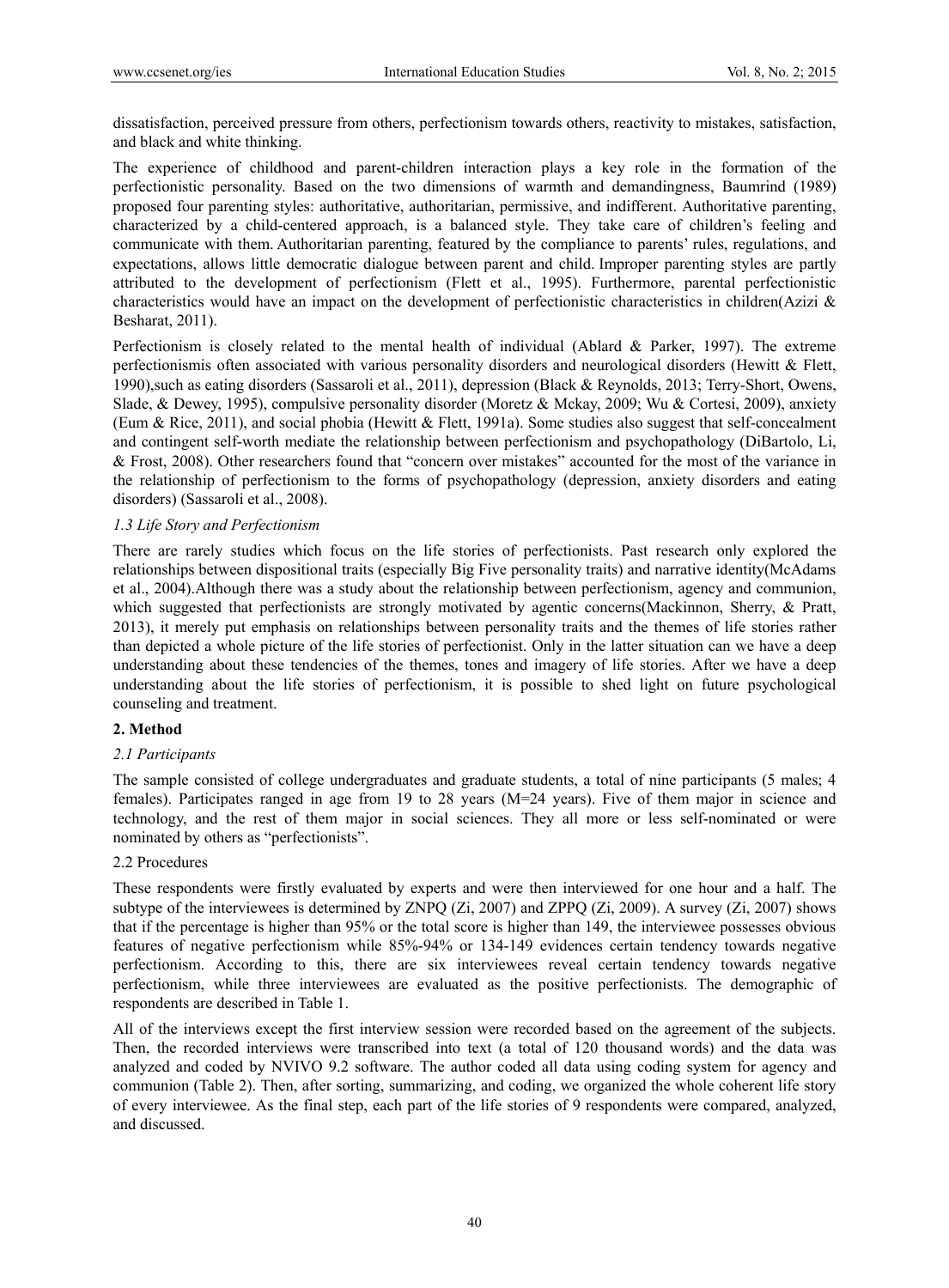## *2.3 Materials*

## 2.3.1 Negative Perfectionism Questionnaire (ZNPQ)

ZNPQ (Zi, 2007) includes five dimensions, namely, "hesitation" "fear of failure" "over-scrupulous " "excessive plan and control " and "high objective and strict norm". Cronbach'  $\alpha$  among dimensions is respectively .82, .78, .83, .76, and .75.

## 2.3.2 Positive Perfectionism Questionnaire (ZPPQ)

ZPPQ (Zi, 2009) includes three dimensions: "positive self-expectation", "positive logic" and "positive self-evaluation". The Cronbach's  $\alpha$  is respectively .87, .76, and .79.

## 2.3.3 Life Story Interview

As a narrative study, we collected data through semi-structured interviews. The questions asked in the interviews were designed according tothe model of the life story interview proposed by McAdams (1995). It consisted of open-ended questions regarding a variety of aspects according to McAdams' (1985) life story model: life chapters, specific scenes (including peak experience, nadir experience, turning point experience, earliest memory, significant childhood memory, and significant adolescent memory), important persons, future chapters, tension and conflicts, personal ideology, and dominant theme of the story. Given that the average age of the respondents is 24 years old, we focused on analyzing the periods from birth to late adolescence and young adulthood.

| No.           | Alias | Gender | Year of birth | Age | Subject              | Type           |  |  |
|---------------|-------|--------|---------------|-----|----------------------|----------------|--|--|
| A             | Meng  | F      | 1988          | 20  | Science & technology | NP             |  |  |
| B             | Yan   | F      | 1988          | 20  | Social science       | N <sub>P</sub> |  |  |
| $\mathcal{C}$ | Yun   | F      | 1985          | 24  | Social science       | N <sub>P</sub> |  |  |
| D             | Cong  | M      | 1984          | 25  | Social science       | NP             |  |  |
| E             | Guo   | F      | 1984          | 24  | Science & technology | N <sub>P</sub> |  |  |
| F             | Gong  | М      | 1990          | 19  | Social science       | <b>NP</b>      |  |  |
| G             | Mu    | М      | 1984          | 26  | Science & technology | <b>PP</b>      |  |  |
| H             | Zi    | М      | 1982          | 28  | Science & technology | <b>PP</b>      |  |  |
| I             | Jin   | М      | 1984          | 26  | Science & technology | <b>PP</b>      |  |  |

Table 1. Demographics of participants

*Note.* F=Female; M=Male; NP=Negative Perfectionism; NT=Negative Tone; PP=Positive Perfectionism.

#### Table 2. Themes and definitions

| <b>Themes</b> | <b>Definitions</b>                                                                                                                                                                                                                                                                                                                 |
|---------------|------------------------------------------------------------------------------------------------------------------------------------------------------------------------------------------------------------------------------------------------------------------------------------------------------------------------------------|
| Agency        |                                                                                                                                                                                                                                                                                                                                    |
| $Code 1 - SM$ | Strive successfully to master, control, enlarge, or perfect the self. The individual<br>strengthens the self through forceful or effective action, thought, or experience. Two<br>expressions of the theme: attaining a dramatic insight into the meaning of his or her<br>life; experiencing a greatly enhanced sense of control. |
| $Code 2-SV$   | Attain a heightened status or prestige among his or her peers, through receiving<br>special recognition or honor or winning a contest or competition.                                                                                                                                                                              |
| $Code 3-AR$   | The person reports substantial success in the achievement of tasks, jobs, instrumental<br>goals, or in the assumption of important responsibilities.                                                                                                                                                                               |
| Code 4—EM     | The subject is enlarged, enhanced, empowered, ennobled, built up, or made better<br>through his or her association with someone or something larger and more powerful<br>than the self.                                                                                                                                            |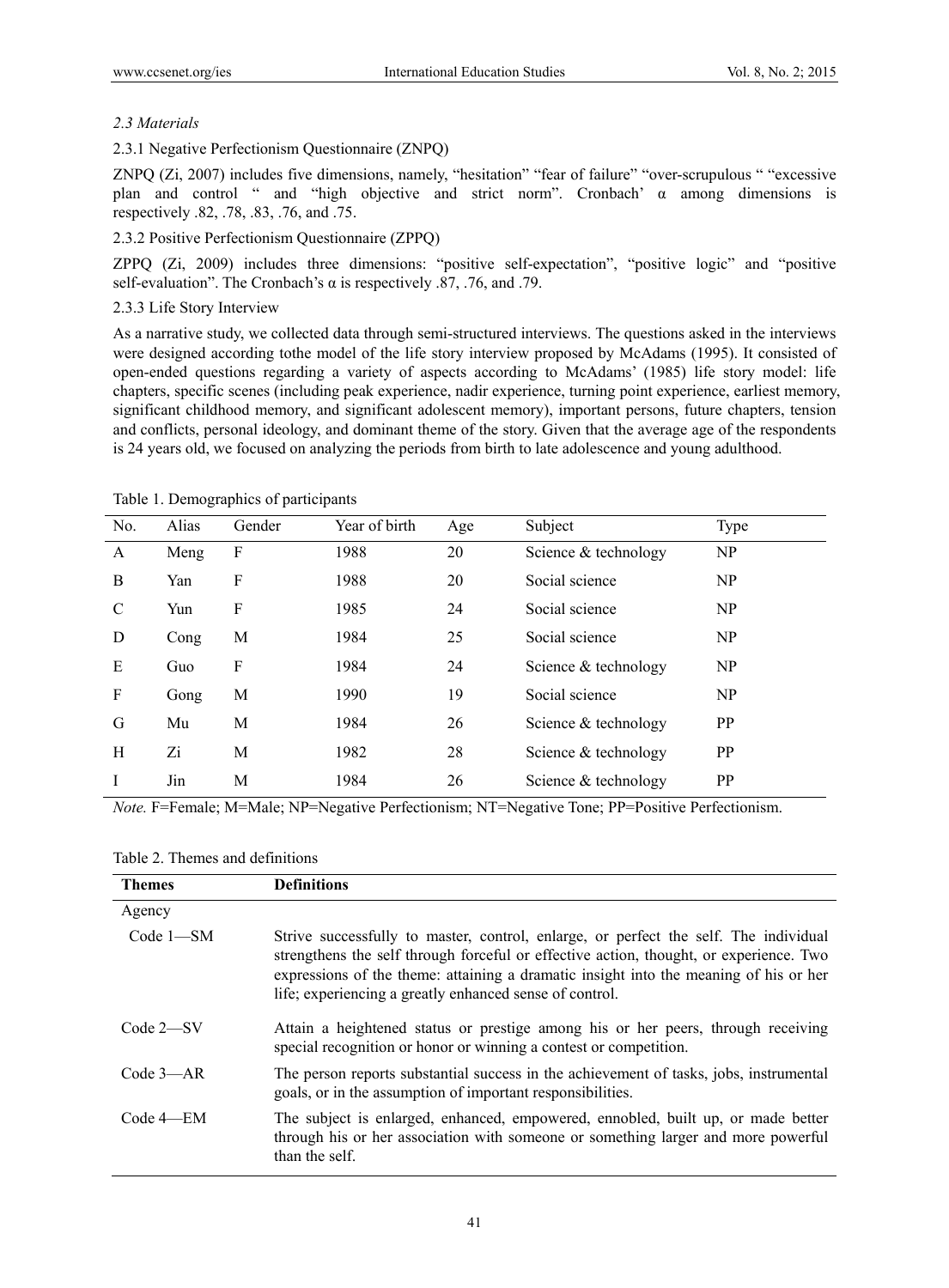| Communion     |                                                                                                                                                                                                                               |
|---------------|-------------------------------------------------------------------------------------------------------------------------------------------------------------------------------------------------------------------------------|
| $Code 5-LF$   | Experience an enhancement of erotic love or friendship toward another person.                                                                                                                                                 |
| $Code 6-DG$   | Experience a reciprocal and non-instrumental form of communication or dialogue<br>with another person or group of others.                                                                                                     |
| $Code 7 - CH$ | The individual reports that he or she provides care, assistance, nurturance, help, aid,<br>support, or therapy for another, providing for the physical, material, social, or<br>emotional welfare or well-being of the other. |
| Code 8—UT     | Communal idea of being part of a larger community.                                                                                                                                                                            |

*Note.* The information in the table is based on the paper entitled "Coding Autobiographical for Themes of Agency and Communion"(McAdams, 2001). SM=Self-mastery, SV=Status/Victory, AR=Achievement/Responsibility, EM=Empowerment, LF=Love/Friendship, DG=Dialogue, CH=Caring/Help, UT=Unity/Togetherness.

## *2.4 Analysis*

To analyze the themes of agency and communion in the interviewees' life story, we adopted the coding system developed by McAdams (2001). According to the semi-structured interviews, we explored the themes in every aspect, especially in specific scenes. In our line of research, these specific scenes include six episodes: peak experience, nadir experience, turning point experience, earliest memory, significant childhood memory, and significant adolescent memory. The scoring unit is the episode itself. According to McAdams (2001, p.2), we code each episodefor the presence (score  $+1$ ) or absence (score 0) of eight different themes, four under the heading of agency and four under the heading of communion. Then, we summed scores of agency and communion respectively for each episode. Thus, the highest score of agency/communion for a given episode would be "4", and the lowest score would be "0". Finally, we added the total score of agency/communion for each response.

#### **3. Results**

#### *3.1 Narrative Tone*

Narrative reveals the emotion and attitude in the story. We analyzed the statements that the respondents used to describe their life stories. Based on the data collected, if more than 50% of the statements revealed negative emotion or attitude, a certain respondent will be categorized in the group of negative tone. Six respondents with negative perfectionism tended to use negative tone to present their life stories. All of respondents with positive perfectionism described their life stories with positive tone.

#### *3.2 Imagery of Life Story*

## 3.2.1 Life Chapters

Respondents tended to divide their life-story chapters based on the different stages of their education, the major concerns of which are related to interpersonal issues and academic performance. Also, 7 (respondents B, C, D, E, F, G, and I) of nine participants had repeated experience of the strong fluctuations in academic performance. Perfectionistic respondents were most likely to show a negative tone when narrating interpersonal relationship. They were more likely to describe their lives as isolated and hard to find true friendship (e.g., A, B, C, E, and F). In life stories of perfectionists with most negative tone, interpersonal relationships were usually a core issue perplexing them. One possible reason for it is that they focused a great deal on themselves, and were sensitive, egocentric, paying no attention to the outer world.We will go back to this topic in the section of discussion.

#### 3.2.2 Specific Scenes

This part of the interview mainly related to six items: peak experience, nadir experience, turning point experience, earliest memory, significant childhood memory, and significant adolescent memory. Interviews with respondent A showed that she could feel peak experience when she comes across a beautiful natural view. Respondents B, D, and E had better feelings when they achieved excellent academic results, which fulfill the need for high esteem. However, great academic performance made respondent I feel that he gave play to his potential. Respondent C always complained that she had received little love, which reveals that she desired a sense of safety. F and G asserted that they had no peak experience. However, they believed that they were in the process of pursuing self-actualization. Respondent H successfully met the need of self-actualization. He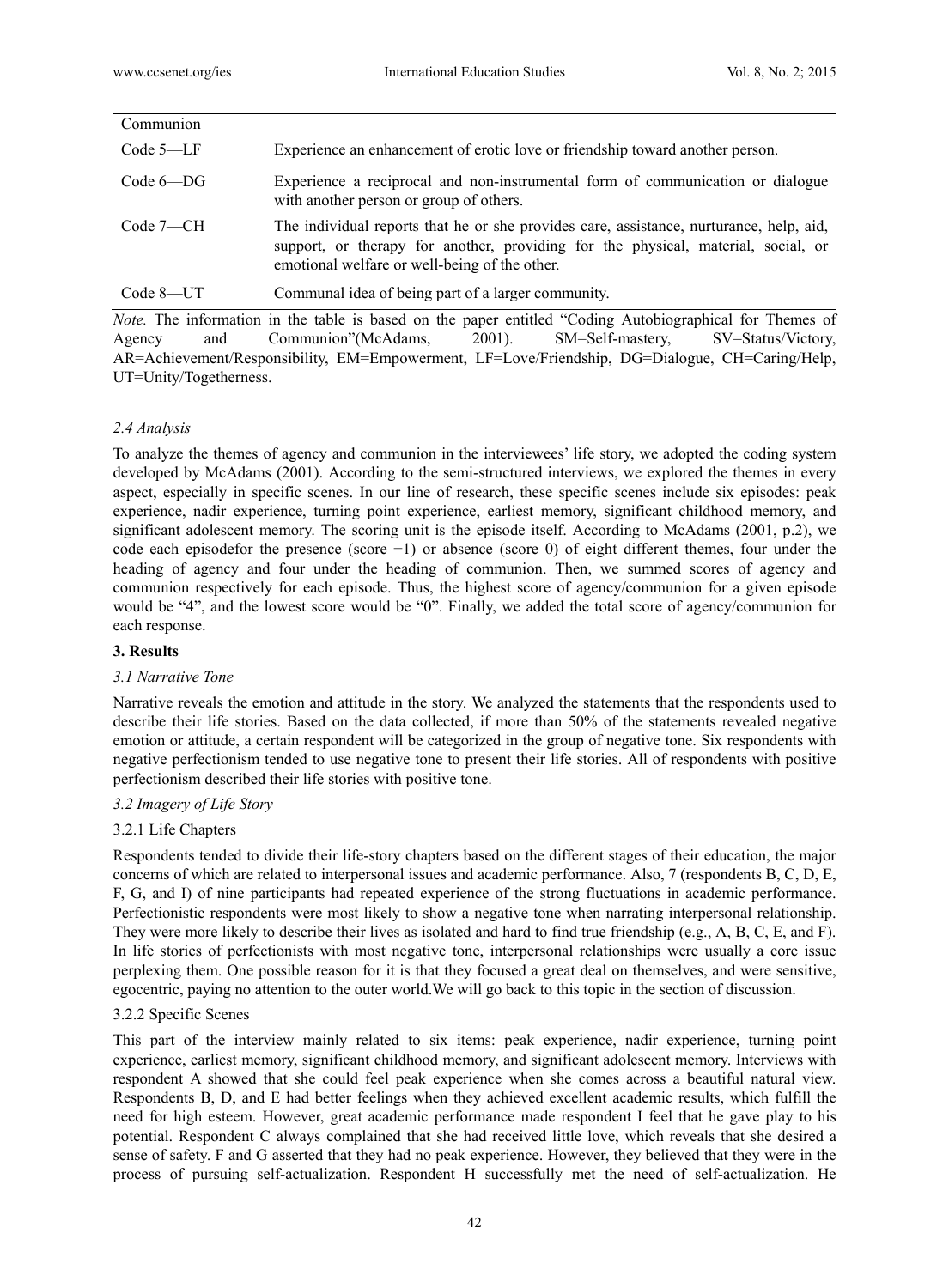experienced a peak point when he achieved high academic achievement or successfully helped others achieve better results. We found that 2 of the three perfectionists with positive tone were to meet the needs of growing or self-actualization, while perfectionists with negative tone were generally motivated by esteem and love.

## 3.2.3 Important Persons

In the life-stories of perfectionists, at least one "perfect image" appears which thus encourage the respondents to pursue their "perfect states". For instance, respondent A expressed her worship of excellent women. Respondents B and C stated that their mothers had high self-esteem and were independent. Respondent D had a sense of absolute dependence on authority. At the same time, he also wanted himself to be a luminary to gain senses of safety and control. Respondent E had a great respect of Premier Zhou (Chinese former Premier Enlai Zhou), while respondent F admired those who achieved academic and career successes. Both respondents G and H viewed their fathers as holding high moral standards and possessing excellent characteristics. Respondent I showed his respect and fear to the Creator(similar to the concept of God in western culture).

## 3.2.4 Future Chapters and Personal Ideology

On the future and personal ideological level, all of the respondents showed high expectations for their future. Respondent A hoped that she could become a powerful and excellent woman in the future. She said, "Women should have their own choices and life-styles instead of only fostering children after getting married" (Individual Interview, December 15, 2008). Respondent A thought that she had always obeyed her parents, and didn't dare to push boundaries. She lived with constant pressure to be a "good girl". It is possible that, having been deprived lots of rights and the ability to think independently when she was young, she desperately desired the power.

Most respondents (A, B, C, D, E, G, and I) believed that some kinds of supernatural powers control the universe and the life. Respondent B labeled herself as a superstitious person. She remembered that as she was in high school, she worshiped Buddha at temples before taking exams. She believed that it was this worship that blessed her to keep on ranking No. 1 in her class. Moreover, she required herself to eat a special kind of food before certain exam. She believed that "only after eating this special food could I obtain an excellent result" (Individual Interview, December 18, 2008). Meanwhile, she acknowledged that "even I don't have an accurate religious belief, I usually tell myself that God would prefer a good child and then encourage myself to be a good girl"(Individual Interview, December 18, 2008). B also asserted that she believed in karma and accordingly, a high standard of morality should be kept. In addition to cultural influences, it is possible to assume that perfectionists tend to believe that a supernatural power controls the universe and life.

## 3.2.5 Tension and Conflicts

So far as the pressure and the problems are concerned, respondents in the present study reported many of the symptoms suggesting personality and neurological disorders. For instance, Respondent D was pretty worried about his health condition and visited doctors frequently. It happened almost once every six months in the last six years (initially diagnosed by his doctor as DSM-Ⅳ 300.7 Hypochondriasis). Respondent E was extremely nervous when she saw her advisor. Her neck trembled when she felt nervous. She reported that she felt nervous when she saw some of her classmates, which persisted for the last three months. After checking into a hospital, no physical disease (initially diagnosed as social phobia) was diagnosed. Respondent F reported that he was distractible and had a strong sense of loneliness that lasted for the whole year of 19 years old. Respondent C was unable to sleep well for the last four to five years, and also had some other symptoms, such as headache, depression, and a trouble with interpersonal relationships. She was unsatisfied with her state at that time. It was not only because of the lack of the desired love that she had never received but also because she got more worried and irritable due to the lack of love which could ease her pain and anxiety. Here, the "lack of love" means "lack of unconditional love". She said, "I desperately need energetic and unlimited love. Mum's love makes me so hard to breath. I was always working very hard and achieved good academic results to return this love. I was indulged into Mum's expectation. I don't know what kinds of love I truly need…maybe some unconditional love" (Individual Interview, June 5, 2009).So being strict with herself and constantly pursuing perfection could ease her sense of loss. Unfortunately, at the same time, she felt accumulated anxious and painful. She lived in a state of serious inner conflict.

## *3.3 Dominant Theme of the Story*

According to Table 3, the theme of life stories of perfectionists focused on self-control (code1), status and success (code2), and love and friendship (code5). Among the two major themes (agency and communion), agency was more dominant in their life (Table 4).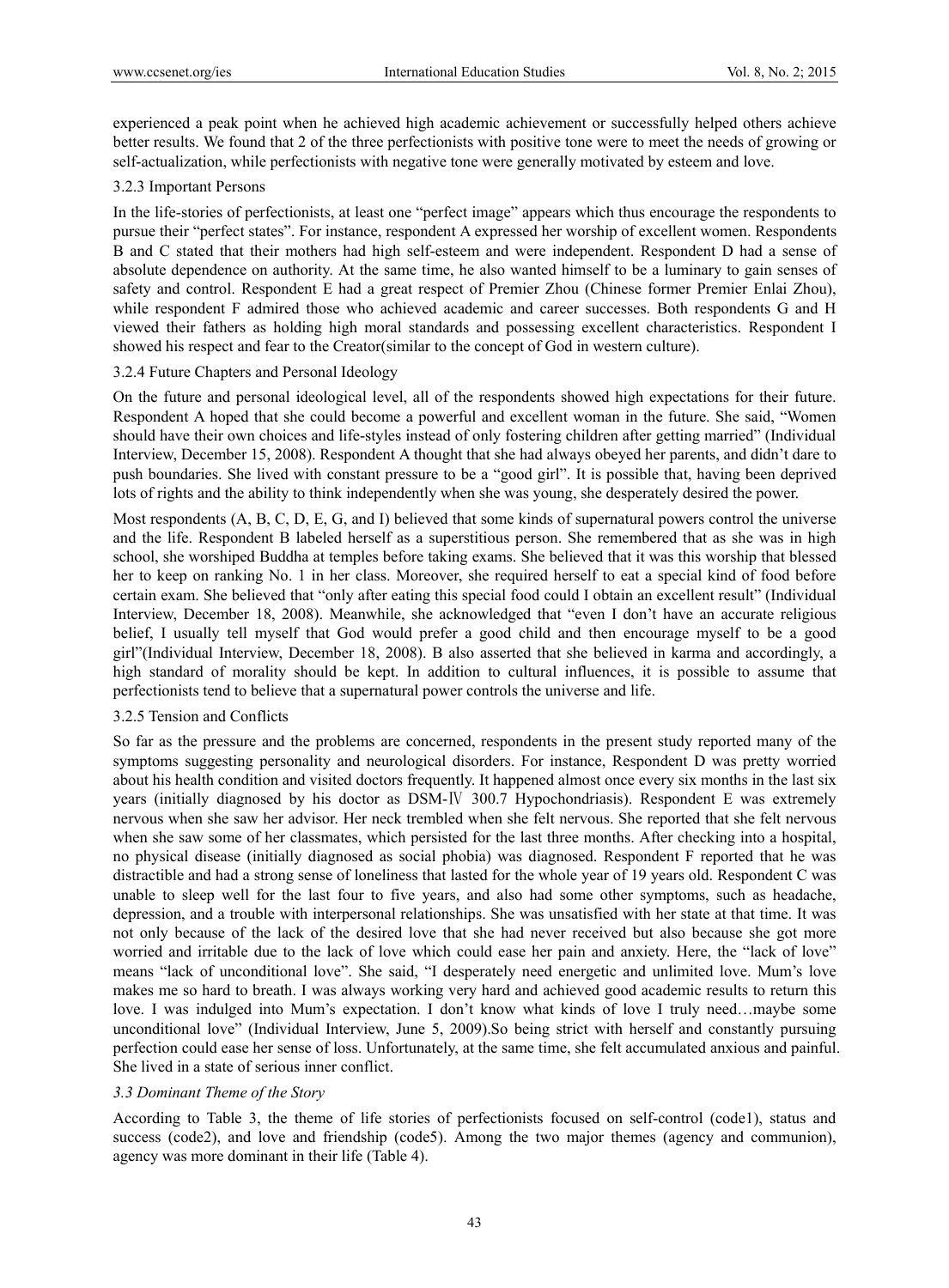## Table 3. Frequencies and coding examples for themes of life story

| Eg1. "I will not associate my study with my [health], and I will never fight for<br>$90(36.6\%)$<br>Code 1-SM<br>study at the cost of my body health" (Respondent D, Individual Interview, August<br>13, 2009).    |  |
|--------------------------------------------------------------------------------------------------------------------------------------------------------------------------------------------------------------------|--|
| Eg2. "After that [a humiliated thing], I work hard on my study. I don't allow<br>myself to commit even a small error" (Respondent C, Individual Interview, June<br>5, 2009).                                       |  |
| Eg1. "I am the leader [of my class], and I always rank No.1 in my class"<br>Code 2-SV<br>$49(19.9\%)$<br>(Respondent A, Individual Interview, December 8, 2008).                                                   |  |
| Eg2. "[I am good at] mathematics. I was praised a lot by my mathematical<br>teacher" (Respondent E, Individual Interview, December 7, 2009).                                                                       |  |
| Code 3-AR<br>$18(7.3\%)$<br>Eg1. "I must keep my promise. It's my responsibility and I should do it well"<br>(Respondent G, Individual Interview, August 10, 2009).                                                |  |
| Eg2. "I recognize my value in this team. I have contributed too much to this<br>team" (Respondent H, Individual Interview, December 4, 2009).                                                                      |  |
| Code 4-EM<br>$11(4.5\%)$<br>Eg1. "I admire doctorThey must have high rank/grade, and I weigh too much<br>on it" (Respondent D, Individual Interview, August 13, 2009).                                             |  |
| Eg2. "My father is the guider of my life directionHe gives me a sense of safe"<br>(Respondent D, Individual Interview, August 20, 2009).                                                                           |  |
| Code 5-LF<br>Eg1. "I make a good friend in my junior middle schoolI enjoy the feeling of<br>44(17.9%)<br>communicating with her" (Respondent A, Individual Interview, December 8,<br>2008).                        |  |
| Eg2. "I desire to fall in love with somebody" (Respondent C, Individual<br>Interview, June 5, 2009).                                                                                                               |  |
| Eg1. "I should actively communicate with others. They have many good ideas"<br>$Code 6-DG$<br>$16(6.5\%)$<br>(Respondent F, Individual Interview, December 17, 2009).                                              |  |
| Eg2. "My father always shares ideas with me [In this way,] I think I know him<br>very well" (Respondent H, Individual Interview, December 4, 2009).                                                                |  |
| Eg1. "I feel happy when I help others" (Respondent H, Individual Interview,<br>Code 7-CH<br>$5(2.0\%)$<br>December 4, 2009).                                                                                       |  |
| Eg2. "My father gives plentiful love to us. He supports us and helps us to make<br>our dreams come true" (Respondent H, Individual Interview, December 4, 2009).                                                   |  |
| Code 8-UT<br>Eg1. "I feel extremely happy when I see the sea. I love that feeling. It seems that,<br>$13(5.3\%)$<br>uh  I merge into the whole nature" (Respondent A, Individual Interview,<br>December 15, 2008). |  |
| Eg2. "I am very glad to stay with my grandma. She is so nice and tolerant"<br>(Respondent F, Individual Interview, January 7, 2010).<br>$D = \lambda_0$ is increased to $D_0$ and $D_1$                            |  |

*Note.* SM=Self-mastery, SV=Status/Victory, AR=Achievement/Responsibility, EM=Empowerment, LF=Love/Friendship, DG=Dialogue, CH=Caring/Help, UT=Unity/Togetherness.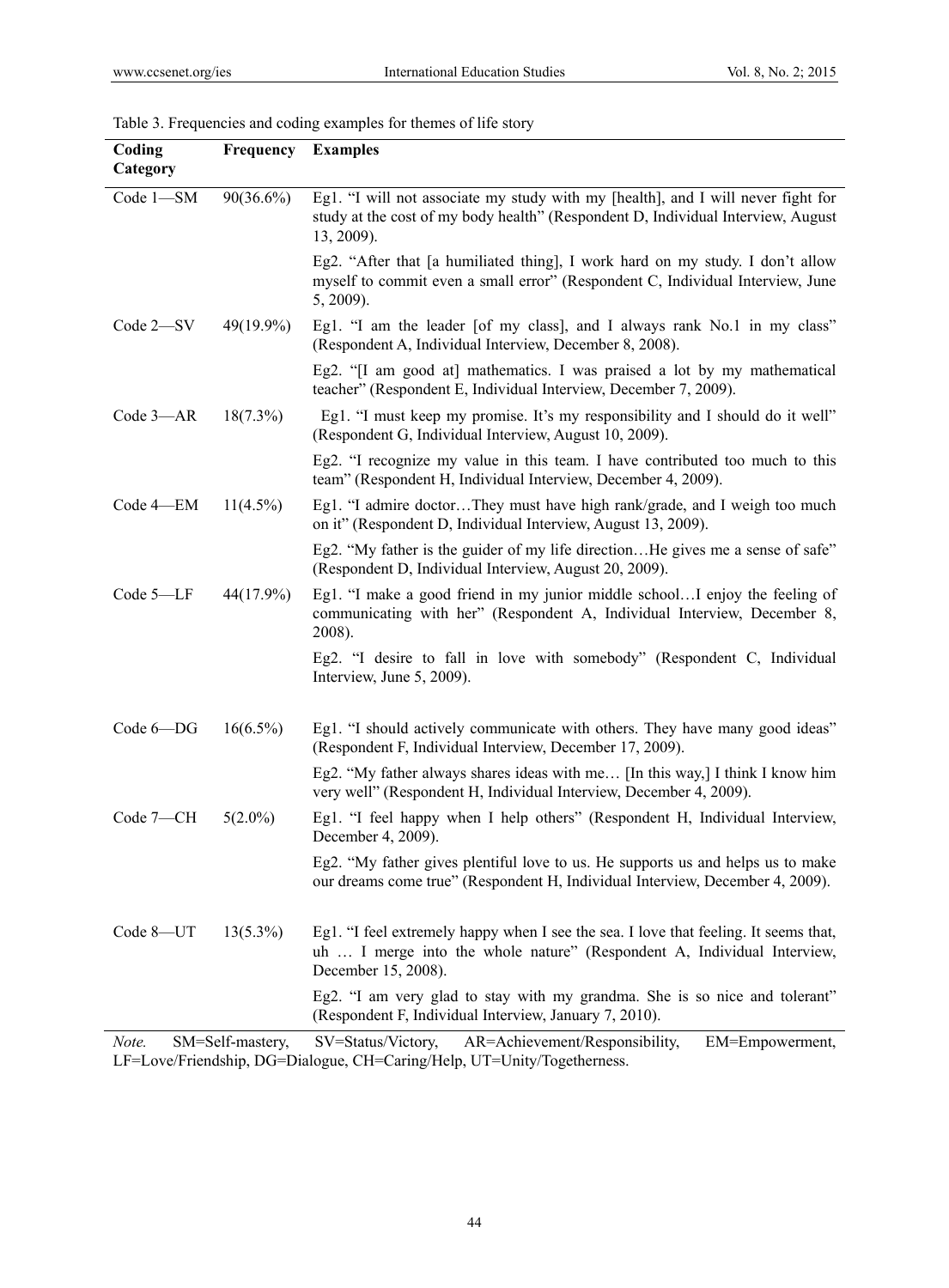| Themes         | A  |                | $\bf{B}$       |                | $\mathcal{C}$  |                | D              |                  | ${\bf E}$      |                | $\mathbf F$             |                | $\mathbf G$    |                | $\,$ H         |                | I              |                |
|----------------|----|----------------|----------------|----------------|----------------|----------------|----------------|------------------|----------------|----------------|-------------------------|----------------|----------------|----------------|----------------|----------------|----------------|----------------|
|                | Ag | Co             | Ag             | Co             | Ag             | Co             | Ag             | Co               | Ag             | Co             | Ag                      | Co             | Ag             | Co             | Ag             | Co             | Ag             | Co             |
| LC             |    | 3              | 3              |                | $\overline{2}$ |                |                |                  | $\overline{2}$ | $\overline{2}$ | $\overline{\mathbf{3}}$ |                | 3              | $\overline{2}$ | 2              |                | $\overline{2}$ |                |
| CE-PE          |    |                |                |                |                |                |                |                  |                |                |                         | 1              |                |                |                |                | 1              |                |
| CE-NE          |    | $\overline{2}$ | 1              | 1              |                |                | 1              |                  | 2              |                |                         |                | $\mathbf{1}$   | 1              | 1              | 1              | 1              |                |
| CE-TP          |    | 1              | 1              |                |                |                | 1              |                  |                |                | $\overline{2}$          |                |                |                | 2              |                |                |                |
| CE-EM          | 1  |                |                | 1              |                |                | 1              |                  |                |                |                         |                | $\mathbf{1}$   |                |                |                |                |                |
| CE-ICS         |    | 3              |                |                |                | $\overline{2}$ |                |                  |                |                |                         |                | $\overline{2}$ |                |                |                |                |                |
| <b>CE-IAOS</b> |    | 3              | 1              |                | $\overline{2}$ |                | $\overline{c}$ |                  |                |                |                         |                |                |                |                |                |                |                |
| <b>CE-IAUS</b> |    |                |                |                |                |                | $\overline{2}$ |                  |                |                | 1                       | 1              |                |                |                |                |                | $\mathfrak{D}$ |
| IP             | 1  | 2              | $\overline{2}$ | 1              |                |                | $\overline{2}$ |                  | $\overline{c}$ | $\overline{2}$ | 2                       | $\overline{2}$ | 3              |                | $\overline{2}$ | $\overline{2}$ | 1              |                |
| <b>FLS</b>     |    |                |                |                |                |                | $\overline{2}$ |                  |                |                | 2                       |                | 3              |                | $\overline{2}$ |                | $\overline{2}$ |                |
| LC             |    |                |                | 1              |                |                |                |                  |                |                |                         |                |                |                | $\mathfrak{D}$ |                |                |                |
| PI             | 1  |                | $\overline{2}$ |                |                |                | $\overline{2}$ |                  |                |                |                         |                |                |                |                |                |                |                |
| LT             |    |                | 3              |                |                |                | 1              |                  | $\overline{2}$ |                |                         |                |                |                |                |                |                |                |
| Sum            | 6  | 16             | 18             | $\overline{4}$ | 7              | 11             | 17             | $\boldsymbol{0}$ | 14             | 7              | 11                      | 7              | 18             | $\overline{3}$ | 15             | 7              | 11             | 6              |
| DT             | Co |                | Ag             |                | Co             |                | Ag             |                  | Ag             |                | Ag                      |                | Ag             |                | Ag             |                | Ag             |                |

Table 4. Coding results of themes of life story

*Note.* Ag=Agency; Co=Communion; LC=Life Chapter; CE=Critical Events; PE=Peak Experience;NE=Nadir Experience; TP=Turning Point; EM=Earliest Memory; ICS=Important Childhood Scene; IAOS=Important Adolescent Scene; IAUS=Important Adult Scene; IP=Important Persons; FLS=Futures of Life Story; LC=Life Challenge; PI=Personal Ideology; LT=Life Theme; DT=Dominant Type.

## **4. Discussion**

We observed that the negative perfectionists were likely to describe their life stories with negative tone, in contrast, positive perfectionists tended to use positive tone to narrate their life stories. Based on the factors of ZNPQ (Zi, 2007) and ZPPQ (Zi, 2009), it is possible that negative tone (sad, fear, anxiety…) is closely related to fear of failure, high objective and strict norm, while positive tone has strong relationship with positive self-evaluation, self-logic and self-expectation. That's the difference between perfectionists' cognitive styles of avoiding failure and pursuing success when they desire to achieve high standard.

Regarding to the life chapters, most of the participants had repeated experience of the strong fluctuations in academic performance. We supposed that these fluctuations provoked intense feelings of superiority or inferiority. For perfectionists, these feelings tended to be accompanied by a sense of achievement and provoke more intense desire for strengthening their tendency of perfectionism. However, positive perfectionists tended to analyze the reasons, try harder, and adjust their goals and expectations to a suitable level, without experiencing a strong sense of superiority or inferiority. This gave us some implication for education. It would be better if we do not excessively emphasize the scores. The key point is to find out the mistakes and correct them and aware of the academic performance is only one aspect of the evaluations of students. Although adversity is an aspect that is vital to students' learning process, it should not at the expense of students' self-esteem.

We used the theory of Maslow's hierarchy of needs (Maslow, 1970) to discuss the peak experience of specific scenes. According to the data, we found out that perfectionists with positive tone tended to pursue the needs of growing or self-actualization, while perfectionists with negative tone were motivated by esteem and love. Based on the results, we supposed that negative-tone-perfectionists pursue deficiency needs and positive-tone-perfectionists try to achieve self-actualization reversely.

In terms of the development of perfectionism, many factors contribute to this personality facet. There is one common character when we focus on the important persons and personal ideology of perfectionists: they all have at least one ideal image, which we can view them as self objects in the context of self psychology (Kohut & Wolf,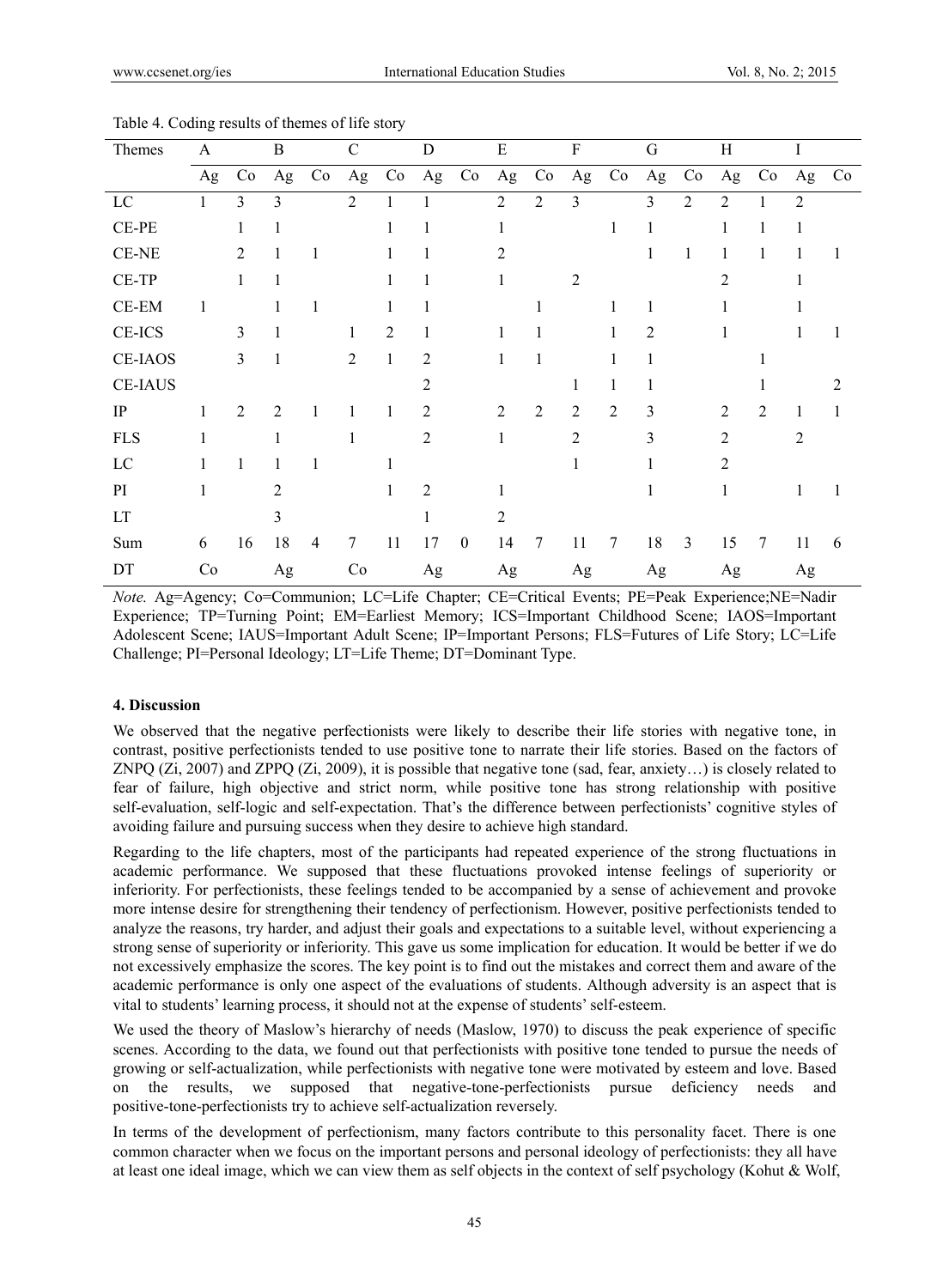1978; Kohut, 1984). Firstly, We noticed that some of the participants showed strong dependence on these "ideal images", either in need of protection/safety or making oneself satisfied to have such a person or an abstract person around him/her. This probably corresponds to the self objects of "idealized parent imago", which has an internal monologue: "you are so perfect; I am a part of you". Secondly, we observed that all of the participants referred that their parents or custodians were strict with them. As far as life stories (early adulthood) are concerned, if the parenting style was strict/"authoritarian", it seems that it played a decisive role in the formation of perfectionism. There were studies which suggested that parenting styles and parental perfectionistic would partly attribute to the development of perfectionism (Ablard & Parker, 1997; Flett et al., 1995). Although achievement goals of parents could affect academic performance of their children, it could also predict which students might be at risk for adjustment problems and future underachievement (Ablard & Parker, 1997). Admittedly, events/environment of childhood and adolescence could affect integration and formation of personality. Thirdly, we also found most of the respondents believed that some kinds of supernatural powers control the universe and the life. Although a perfect image is so vital to a perfectionist, a pure perfect image does not exist in daily life. So we supposed that when there is conflict between the expectation and the reality, perfectionists have a sense of losing control, which indeed points to a sense of helplessness or fear. This extreme helplessness and fear can only be consoled by the supernatural power that gives them a sense of security and control. Additionally, a supernatural power gives perfectionists an opportunity to be close to a perfect image that cannot be seen in the real world. In sum, if we view some vital persons or objects as important self-objects, we would like to emphasize that the analysis of the relationships between self and self-objects (especially the ideal image) could be a way to solve the problems met by perfectionists.

The result suggested that many of the symptoms reported by the respondents linked to the personality and neurological disorders. As stated in the literature, the extreme perfectionists are often associated with various personality disorders, such as the narcissistic personality disorder and the obsessive-compulsive personality disorder (Ablard & Parker, 1997; Hewitt & Flett, 1990). And some neurological disorders such as anxiety, depression, social phobia, somatoform disorders, and eating disorders are also included (Hewitt & Flett, 1991a; Terry-Short, Owens, Slade, & Dewey, 1995). Thus, our research results fit the studies stated above. Regarding to the tension and conflicts, "Lack of love" was the vital feeling of respondent C. The loss of love in childhood aroused her desire for compensation. Obviously, she desired perfect love. However, on the other hand, she doesn't believe that that kind of love really exists. So she always put herself in a dilemma of extreme expectation and extreme disappointment. It was a cycle of finding love, feeling unsatisfied and losing love. She had problem with her intimate relationship. Just as the neurosis theory of Horney (1992) suggests, it is more likely a release of basic hostility and inner conflict. So it would be better to analyze the unconscious or pent-up hostility and conflict, which is a way to conduct the treatment. And it is also a vital way to re-integrate conflicting personalities.

Especially, we also noticed that the respondents with negative tone were more likely in trouble with personality and neurological disorders. This result corresponds to a study conducted by McAdams et al. (2004). The study revealed that neuroticism was positively associated with an emotionally negative life-narrative tone (McAdams et al., 2004). We referred in the foregoing text that negative perfectionists tended to use negative tone to depict their life stories and positive perfectionists behaved reversely. Thus, it makes sense to study perfectionism from the perspective of dichotomy, especially in the context of narrative tone of life stories.

We found out that the theme of agency was more dominant in their life stories. They paid much attention to the success of their academic performance. If we focus on the perfectionists with negative tone, they usually showed a strong pursuit of agency, a sense of control and status, either in the way of avoiding or facing competition or in the way of compensating for the desire of love and relationships. However, why do the perfectionists of the latter case bear the characteristics of perfectionism? Based on the theory of self psychology (Kohut & Wolf, 1978; Kohut, 1984), the lack of love affects the interaction between the self and its self objects, which leads to a damaged structure of the self-narcissistic (an grandiose or perfectionistic self).

Either using agency to compensate communion or conversely, using communion to compensate agency is an unhealthy mode. In the processing of coding, we found out that perfectionists with positive tone mostly experience a state of balance between agency and communion. So we suppose that only in a state of balance of agency and communion, a relatively healthy personality can be formed. In their life story, what they focused were not only themselves, but also on achieving satisfaction from helping and understanding others. For example, respondent H reported that he felt happy when he got or helped others achieve excellent research. Respondent G was glad to help others do something within his capability and kept his promises well.

This research also reveals some implications to psychological treatment on perfectionism. Regarding to the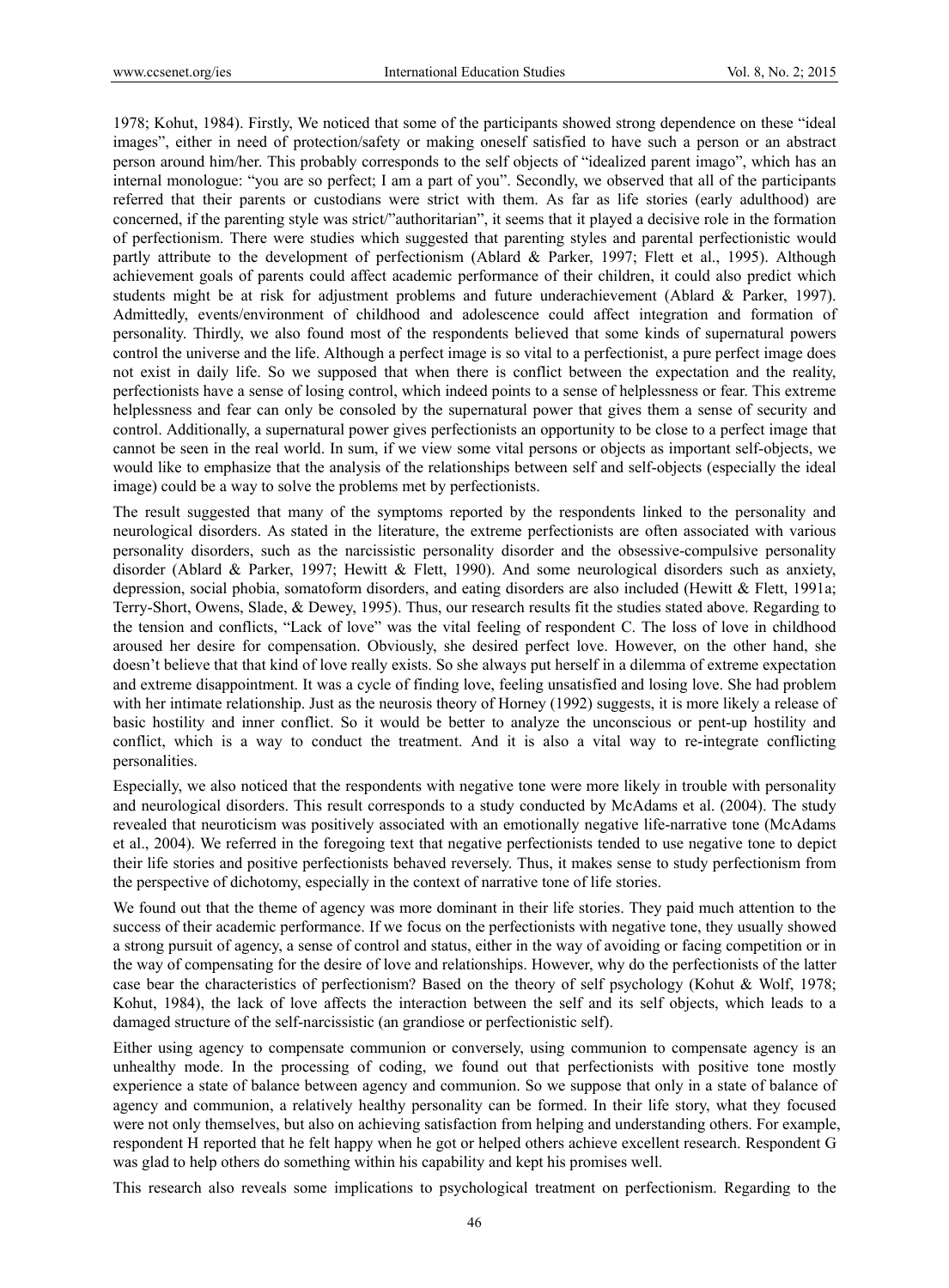treatment of neurological disorders bearing perfectionistic personality, the author has some suggestions. Firstly, a notable life philosophy feature of perfectionists is black-or-white, which means they see things either totally good or totally bad. So it is important to integrate the good and the bad object. This integration can be improved by adjusting and analyzing the relationship between the counselor and the patient. Secondly, counselors could help patients do self-analysis or take part into the related workshop. Respondent I reported that he gained a lot from these forms of therapy. Meanwhile, the experience of emotional changing(such as fear and anxiety), the correlation between the emotion and events, and the consistency of the emotional response (e.g., positive tone, negative tone…) are very important. Thirdly, perfectionists with negative tone pay excessive attention to themselves. It can be concluded from the comparison between perfectionists with negative tone and positive tone. For example, respondent G and H showed their balance between agency and communion. They showed their tendency to help others in the analysis of themes (Code 7). So this pursuit for perfection is a healthy mode rather than the mode of avoiding failure.

There are some limitations in this study. First, the sample size is small and limited to the undergraduate students, which weakens the explanatory power of what we obtain from the present study. In addition, due to the large workload of qualitative research, there are still some aspects that need to best udied and analyzed further, e.g., specific scenes and the themes of the life story. Moreover, the cultural background is a key factor that has to be taken into consideration. In sum, the present study is only a pilot study and further studies should be conducted with a larger sample and diverse cultural background.

#### **References**

- Ablard, K. E., & Parker, W. D. (1997). Parents' achievement goals and perfectionism in their academically talented children. *Journal of Youth and Adolescence, 26*(6), 651-667. http://dx.doi.org/10.1023/A:1022392524554
- Adler, A. (1956). Striving for superiority. In H. L. Ansbacher, & R. Ansbacher (Eds.), *The Individual Psychology*  of Alfred Adler: A Systematic Presentation in Selections from His Writings (pp. 101-125). New York, NY: Harper & Row.
- Ashby, J. S., & Kottman, T. (1996). Inferiority as a distinction between normal and neurotic perfectionism. *Individual Psychology, 52*(3), 237-245.
- Azizi, K., & Besharat, M. A. (2011). The relationship between parental perfectionism and child perfectionism in a sample of Iranian families. *3rd World Conference on Educational Sciences, 2011, 15*. http://dx.doi.org/10.1016/j.sbspro.2011.03.279
- Baken, D. (1966). *The duality of human existence: Isolation and communion in Western man*. Boston, MA: Beacon Press.
- Bauer, J., McAdams, D., & Pals, J. (2008). Narrative identity and eudaimonic well-being. *Journal of Happiness Studies, 9*(1), 81-104. http://dx.doi.org/10.1007/s10902-006-9021-6
- Baumrind, D. (1989). Rearing competent children. In W. Damon (Ed.), *Child development today and tomorrow* (pp. 349-378). San Francisco, CA: Josssey-Bass.
- Black, J., & Reynolds, W. M. (2013). Examining the relationship of perfectionism, depression, and optimism: Testing for mediation and moderation. *Personality and Individual Differences, 54*(3), 426-431. http://dx.doi.org/10.1016/j.paid.2012.10.012
- Burns, D. (1980). The perfectionist's script for self-defeat. *Psychology Today, 14*(6), 34-52.
- Carson, D. K., & Runco, M. A. (1999). Creative problem solving and problem finding in young adults: Interconnections with stress, hassles, and coping abilities. *Journal of Creative Behavior, 33*(3), 167-190.
- DiBartolo, P. M., Li, C. Y., & Frost, R. O. (2008). How do the dimensions of perfectionism relate to mental health? *Cognitive Therapy and Research, 32*(3), 401-417. http://dx.doi.org/10.1007/s10608-007-9157-7
- Eum, K., & Rice, K. G. (2011). Test anxiety, perfectionism, goal orientation, and academic performance. *Anxiety Stress and Coping, 24*(2), 167-178. http://dx.doi.org/10.1080/10615806.2010.488723
- Flett, G., Hewitt, P., & Singer, A. (1995). Perfectionism and parental authority styles. *Individual Psychology: The Journal of Adlerian Theory Research & Practice, 51*(1), 50-60.
- Frost, R. O., Heimberg, R. G., Holt, C. S., Mattia, J. I., & Neubauer, A. L. (1993). A comparison of two measures of perfectionism. *Personality and Individual Differences, 14*(1), 119-126. http://dx.doi.org/10.1016/0191-8869(93)90181-2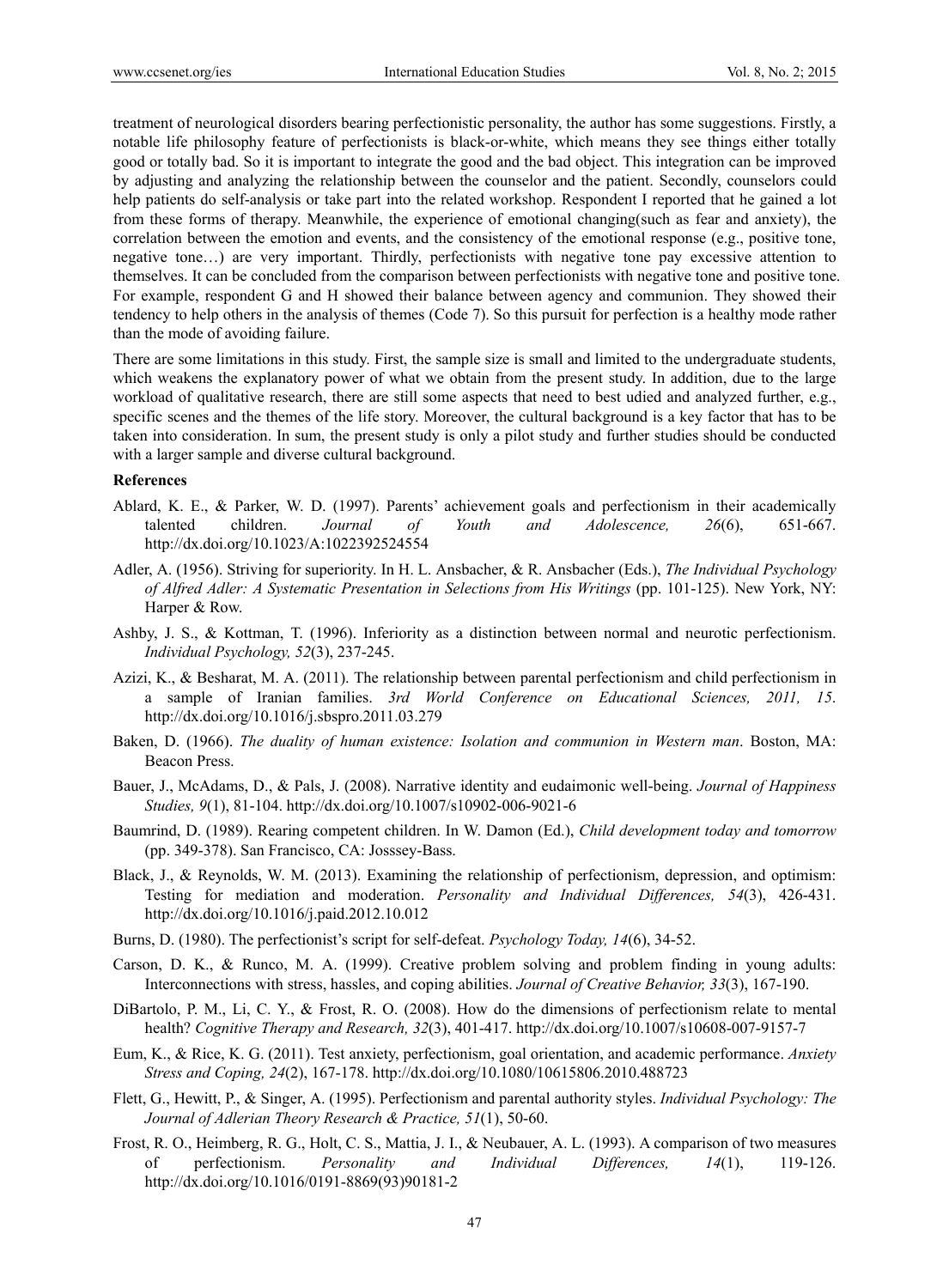- Frost, R. O., Marten, P., Lahart, C., & Rosenblate, R. (1990). The dimensions of perfectionism. *Cognitive Therapy and Research, 14*(5), 449-468. http://dx.doi.org/10.1007/BF01172967
- Hermans, H. J. M., Kempen, H. J. G., & Van Loon, R. J. P. (1992). The dialogical self: Beyond individualism and rationalism. *American Psychologist, 47*, 23-33. http://dx.doi.org/10.1037/0003-066X.47.1.23
- Hewitt, P. L., & Flett, G. L. (1991a). Dimensions of perfectionism in unipolar depression. *Journal of Abnormal Psychology, 100*(1), 98-101. http://dx.doi.org/10.1037/0021-843x.100.1.98
- Hewitt, P. L., & Flett, G. L. (1991b). Perfectionism in the self and social contexts: Conceptualization, assessment, and association with psychopathology. *Journal of Personality and Social Psychology, 60*(3), 456-470. http://dx.doi.org/10.1037/0022-3514.60.3.456
- Horney, K. (1992). *Our inner conflicts: A constructive theory of neurosis*. New York, NY: Norton.
- Johnson, D. P., & Slaney, R. B. (1996). Perfectionism: Scale development and a study of perfectionistic clients in counseling. *Journal of College Student Development, 37*(1), 29-41.
- Jones, K., Runco, M. A., Dorman, C., & Freeland, D. C. (1997). Influential factors in artists' lives and themes in their artwork. *Creativity Research Journal, 10*(2-3), 221-228.
- Kohut, H., & Wolf, E. S. (1978). Disorders of the Self and Their Treatment-Outline. *International Journal of Psycho-Analysis, 59*, 413-425.
- Mackinnon, S. P., Sherry, S. B., & Pratt, M. W. (2013). The relationship between perfectionism, agency, and communion: A longitudinal mixed methods analysis. *Journal of Research in Personality, 47*(4), 263-271. http://dx.doi.org/10.1016/j.jrp.2013.02.007
- Maslow, A. H. (1943). A theory of human motivation. *Psychological Review, 50*(4), 370-396. http://dx.doi.org/10.1037/h0054346
- Maslow, A. H. (1970). *Motication and Personality*. New York: Harper & Row.
- McAdams, D. P. (1985). *Power, intimacy and the life story: Personological inquiries into identity*. New York, NY: Guilford Press.
- McAdams, D. P. (1993). *The stories we live by. Personal myths and the making of the self*. New York: William Morrow and Company.
- McAdams, D. P. (1996). Personality, modernity, and the storied self: A contemporary framework for studying persons. *Psychological Inquiry, 7*(4), 295-321.
- McAdams, D. P. (2001). *Coding autobiographical episodes for themes of agency and communication*. Retrieved from http://www.sesp.northwestern.edu/docs/Agency\_Communion01.pdf
- McAdams, D. P. (2008). Personal narratives and the life story. In O. P. John, R. W. Robins, & L. A. Pervin (Eds.), *Handbook of personality: Theory and research* (3rd ed., pp. 242-262). New York, NY: Guilford Press.
- McAdams, D. P. (2011). Narrative identity. In S. J. Schwartz, K. Luyckx, & V. L. Vignoles (Eds.), *Handbook of identity theory and research* (pp. 99-115). New York, NY: Springer.
- McAdams, D. P., Anyidoho, N. A., Brown, C., Huang, Y. T., Kaplan, B., & Machado, M. A. (2004). Traits and stories: Links between dispositional and narrative features of personality. *Journal of Personality, 72*(4), 761-784. http://dx.doi.org/10.1111/j.0022-3506.2004.00279.x
- McAdams, D. P., Diamond, A., de St. Aubin, E., & Mansfield, E. (1997). Stories of commitment: The psychosocial construction of generative lives. *Journal of Personality and Social Psychology, 72*(3), 678-694. http://dx.doi.org/10.1037/0022-3514.72.3.678
- Moretz, M. W., & Mckay, D. (2009). The role of perfectionism in obsessive-compulsive symptoms: "Not just right" experiences and checking compulsions. *Journal of Anxiety Disorders, 23*(5), 640-644. http://dx.doi.org/10.1016/j.janxdis.2009.01.015
- Pacht, A. R. (1984). Reflections on perfection. *American Psychologist, 39*(4), 386-390. http://dx.doi.org/10.1037/0003-066x.39.4.386
- Runco, M. A. (1985). Reliability and Convergent Validity of Ideational Flexibility as a Function of Academic-Achievement. *Perceptual and Motor Skills, 61*(3), 1075-1081.
- Runco, M. A. (1986). The Discriminant Validity of Gifted Childrens Divergent Thinking Test-Scores. *Gifted Child Quarterly, 30*(2), 78-82.